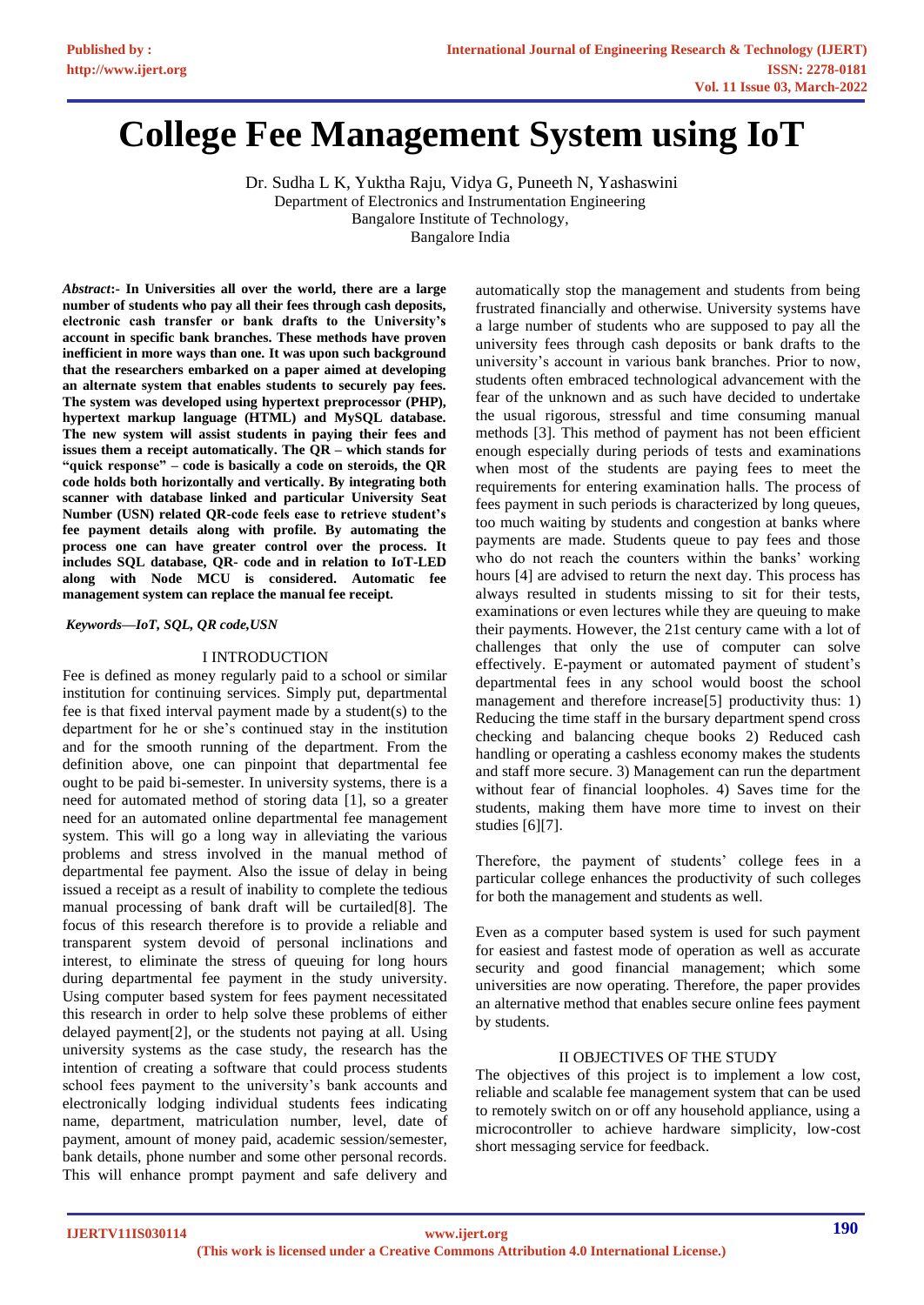Fee management applications make it uncomplicated for students and parents to pay the dues and keep a track of fee payment. Here are the top advantages that a student or parent can enjoy while using college fee management software

**Check Fee Defaulters:** The system should let you check regularly the students who are defaulters in this regard. It should help you send such students – as well as their parents – notifications about pending fees by way of means such as SMS (Short Messaging Service) and email.

**Generating Invoice Reports:** Generate invoice reports for the fees that are scheduled to be paid immediately. You should also be able to use the system to create custom categories so that you are able to record all the common transactions that are being done in the institution.

- **Track payment**: Parents can make payment online via different payment methods such as debit card, wallet, net banking etc. It provides a safe and simple method for making payment. The app also allows them to track the records of payment whenever they want.
- Pay from anywhere: Fee management software allows parents and students to make online payments from anywhere at any time. They do not have to go through the hassles of making manual fee payment.
- **Notifications & Reminders**: The app offers notifications and reminders regarding fee payment in the form of real-time notifications, push notifications, email, SMS etc. Online reminders can offer numerous benefits such as keeping the parents informed about the last date of payment.
- Fee management software allows you to **customize fee structure based** on your unique needs with the ability to set discounts, add or edit fees, and collect penalties with ease.
- The cloud-based fee management system provides fast and automatic backup and online/offline synchronization of data for access to academic data.

Fee automation system is highly secure with easy account management and role-based access control in a multiuser environment.

#### III REVIEW OF THE RELATED WORK Table: Description of the various review articles

| YEAR | <b>AUTHOR</b>                                                                                    | <b>DESCRIPTION</b>                                                                                                                                                                                                                                                         |
|------|--------------------------------------------------------------------------------------------------|----------------------------------------------------------------------------------------------------------------------------------------------------------------------------------------------------------------------------------------------------------------------------|
| 2018 | Shubham Yemul, Rohit<br>Naiknaware, Kalpana Devkar,<br>Varsha Warkhade, Prof. Suhas<br>Kothawale | Shubham Yemul et.al Smart star buses for metropolitan cities', The<br>need for a real-time public transport information system is growing<br>steadily. Change money is the main problem in metropolitan star bus<br>svstem.                                                |
| 2018 | Wei Wang, John P. Attanucci,<br><b>Nigel H.M. Wilson</b>                                         | Wei Wang et. al Bus Passenger Origin-Destination Estimation and<br>Related Analyses Using Automated Data Collection Systems', feasibility<br>and ease of applying trip-chaining to infer bus passenger OD from<br>smart card transactions.                                 |
| 2019 | Anoop Suresh, Abhijith<br>Unnikrishnan, Gokul P, Nikhil<br>P S, Sarin Abraham                    | Anoop Suresh et.al College bus fee payment system, describes<br>Automatic Fare Collection System implemented by RFID /Smart card, an<br>RFID card is given to the passenger.                                                                                               |
| 2020 | R. Santhana Krishnan.<br>Aiswarya Kannan, G.<br>Manikandan, Sri Sathva KB                        | R. Santhana Krishnan et. al Secured College Bus Management System<br>using IoT for Covid-19 Pandemic', The current COVID19 pandemic<br>situation has driven the State Governments and all the college<br>authorities around India to enforce limitations on transportation |

# IV METHODOLOGY

Download the MySQL, create a new query and with declare & select command create a new table with certain columns. Now create three columns with certain specifications like University Seat Number (USN), Amount update and QR-Code URL. Finally copy the SQL server link from the connection block for further use. In progress, visual studio new project is selected on the basis of .Net framework which provides all the web requests. Then mention the server link to the connection code and provide all the specified conditions to web request. As in, get request- provides all USN Details on display

- Post Request- provides details of students who have paid fee only.
- Put Request- provides details of students on who haven't paid.
- Delete Request- for deleting or editing sections.

Once Code runs from local host copy the dashboard link. Specify the link in postman software and provide the request in order there will be variation taking place in localhost overall view and database keeps updating. In postman, we can actually make changes directly with providing jsonformat or database Specification. In this procedure, create QR-Code from free websites by providing e-mail and URL of our choice. E.g.-https:/ studentfee.com. Once QR-Code is ready download and specify the URL in database required column. Then later create dropdown box instead of just print and add print as well as QR-Code

## *A. DATABASE*

PHP provides MySQL connect function to open a database connection. A PHP means Hypertext Preprocessor (PHP) and it is a programming language that allows web developers to create a dynamic content that interacts with database. MySQL creates a database for storing and manipulating data, defining the relationship of each table. Clients can make requests by typing specific SQL statements on MySQL. The server application will respond with the requested information and it will appear on the clients' side. That's pretty much it. From the clients' side, they usually emphasize which MySQL GUI to use.C# (pronounced "See Sharp") is a modern, object-oriented, and type-safe programming language. C# enables developers to build many types of secure and robust applications that run in .NET. C# has its roots in the C family of languages and will be immediately familiar to C, C++, Java, and JavaScript programmers. This tour provides an overview of the major components of the language in C# 8 and earlier C# is an object-oriented, component-oriented programming language. C# provides language constructs to directly support these concepts, making C# a natural language in which to create and use software components. Since its origin, C# has added features to support new workloads and emerging software design practices. At its core, C# is an objectoriented language. You define types and their behaviour. The MySQL server, once started, executes even very complex queries with huge result sets in record-setting time. MySQL is a relational database management system based on SQL – Structured Query Language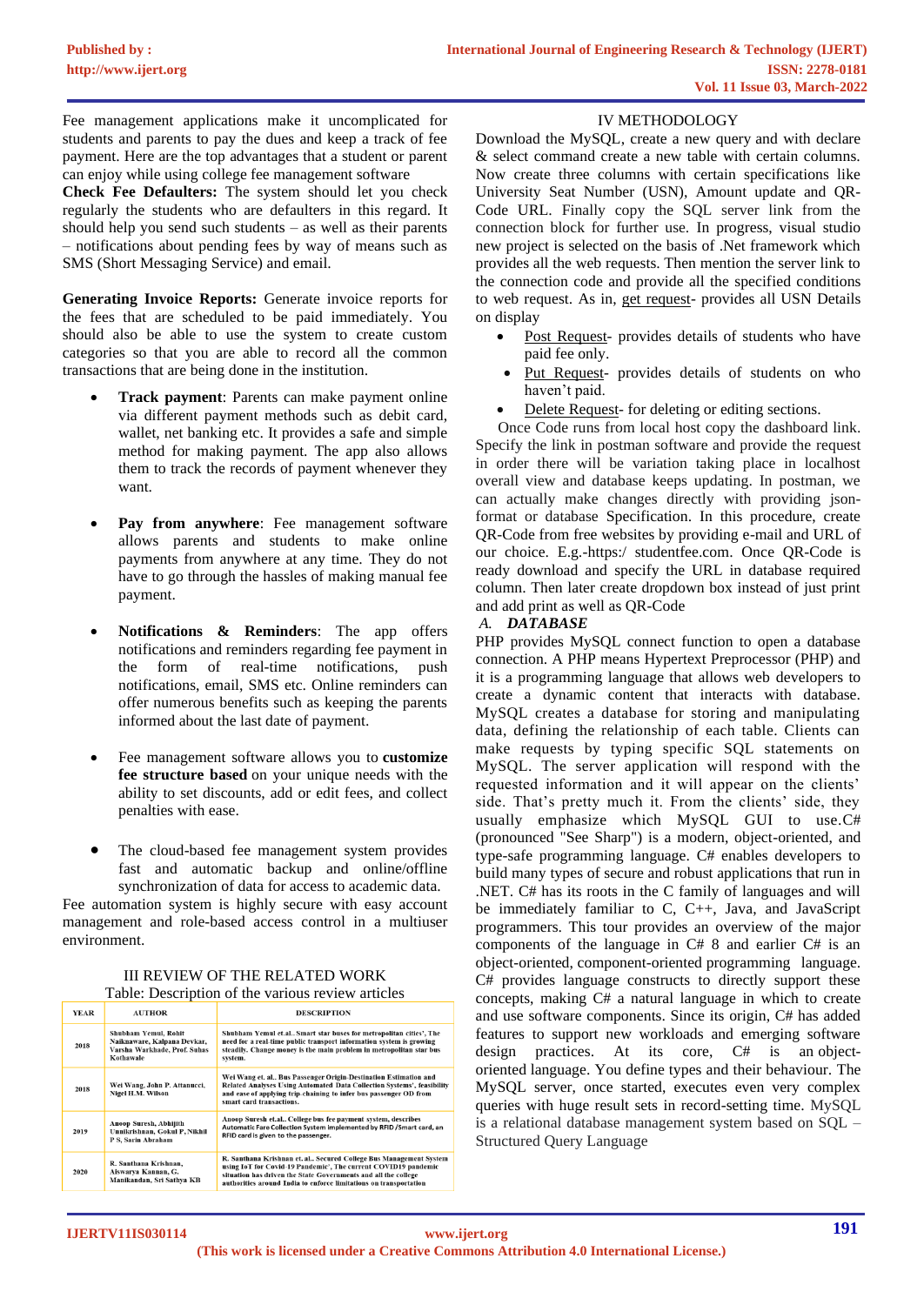# *B. ANALYSIS OF THE EXISTING SYSTEM*

An RFID card is given to the passenger who holds passenger details including his/her destination and calculates the fare and deduct the money. Every time card is swiped only then details can be updated and also approved in terms. The existing method is time consuming. Initially, printed papers or tokens are used as tickets. Nowadays, handheld machines are used to print tickets. This system has many disadvantages. The passengers must carry the ticket till they reach their destination and the conductor should ensure that everyone has got the ticket. Here, the time taken for ticketing is comparatively more and more amount of paper is needed to print the ticket. Normally the access to financial details of the school is limited to only a few members of the staff. They are normal people related to the administration as well as ones who are handling all the groundwork in this regard.

## *C. ANALYSIS OF THE PROPOSED SYSTEM*



Fig1: Block diagram of the proposed system

The Internet of Things (IoT) generates vast amounts of data, including streaming data, time series data, RFID data, sensory data, SQL database etc. The efficient management of this data demands the use of a database. The very nature of IoT data requires a different type of database. SQL stands for Structured Query Language. It is used for relational databases. A SQL database is a collection of tables that stores a specific set of structured data. In order to connect SQL server to another server, server objects use linked servers and creates new linked server. Then provide remote server name, select remote server type (SQL server or other). Select security, be made using this security context and provide login and password of remote server. This system is made efficient to be used in various other sectors like transport fee management, academic registration pending details. Various branches of the College can manage their fee management using this system. Student fees management system is capable of managing each and every data regarding student, payments etc. Student Management System helps in managing in an extremely efficient way. It includes SQL

database, QR- code and in relation to IoT -LED along with Node MCU is considered. Automatic fee management system can replace the manual fee receipt checking. By integrating both scanner with database linked and particular USN related QR-code feels ease to retrieve student's fee payment, Students fee management system is capable of managing each and every data regarding student, payments etc. Student Management System helps us in managing in an extremely efficient way. It includes SQL database, QR- code and in relation to IoT-LED along with Node MCU is considered. Automatic fee management system can replace the manual fee receipt checking. By integrating both scanner with database linked and particular USN related QR-code feels ease to retrieve student's fee payment. This procedure work well in case the length and format of code is fixed. This is time consuming, and data might be mismatched with the student boarding. The main idea behind this project is to collect the fee automatically using the QR-code and scanner in a cost-efficient manner. Implementation of fee management depends on the type of controls like software and network. There are major characteristics of fee management systems:

QR-Code is considered to read overall fee details in one document format. It can be directly scanned into phone. Fee details can be updated up to date and modified if required. Students can edit their personal details. Recent advancements in various technologies have made remarkable developments in various fields for public welfare and public enhancement is one such area. In near future fee management system with advanced technologies like QR-Code along with database will gain spotlight due to their advantage of higher convenience and greater life standards as compared to the conventional fee management system.

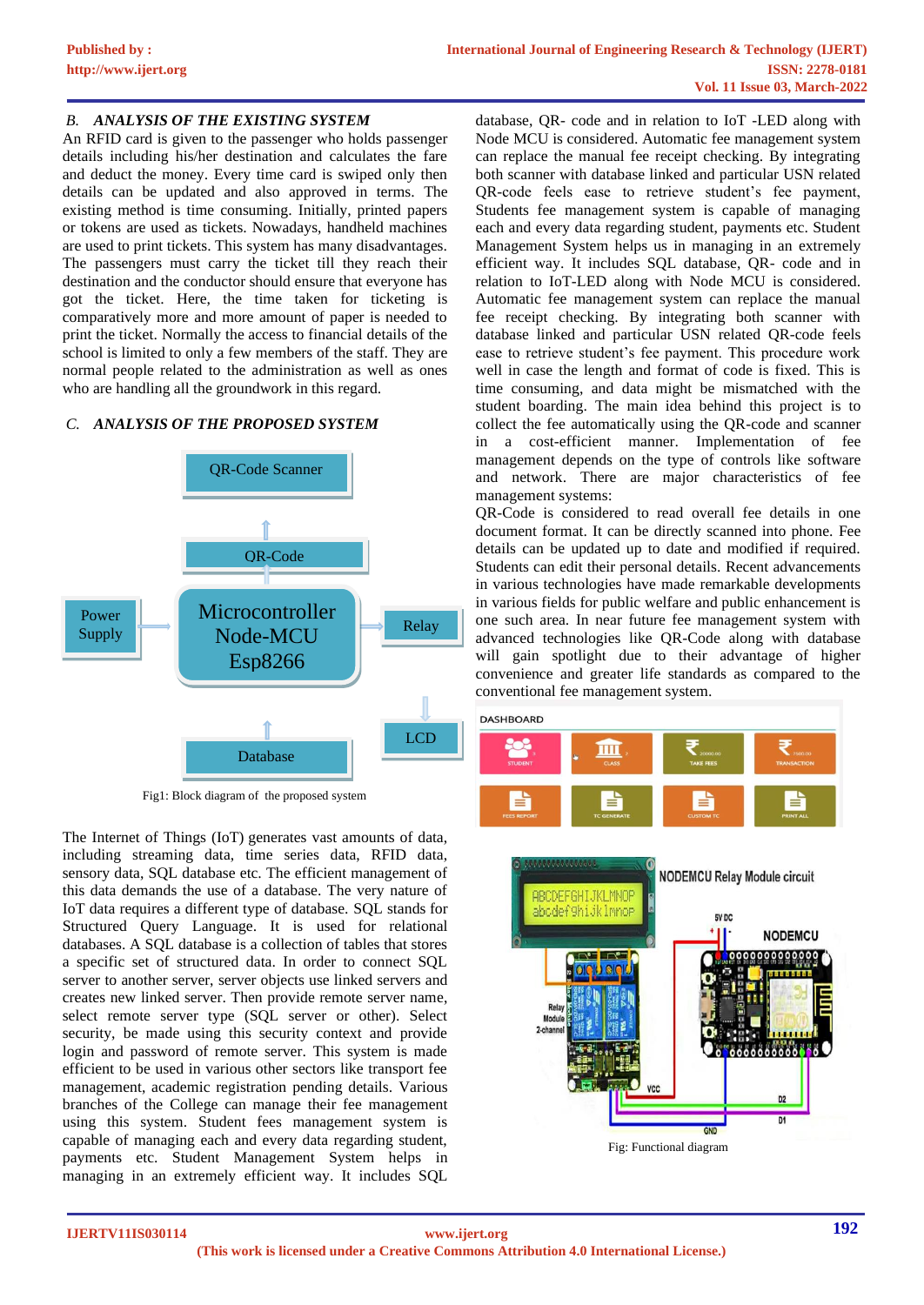It initially included firmware which runs on the ESP8266 Wi-Fi SoC from Espressif Systems, and hardware which was based on the ESP-12 module. Later, support for the ESP32 32-bit MCU was added. The NodeMCU has built in LM317 in it, which is voltage regulator. LM317 is an adjustable linear voltage regulator through which 5v supply is directly soldered so that there is no variation in relay. The functional components in this project are Relay module 2 channel. Thus, the NodeMCU Board is programmedusing the Arduino IDE software. The function of the relays are the switches which aim at closing and opening the circuits electronically as well as electromechanically. It controls the opening and closing of the circuit contacts of an electronic circuit. NodeMCU is a low-cost open source IoT platform. It initially included firmware which runs on the ESP8266 Wi-Fi SoC from Espressif Systems, and hardware which was based on the ESP-12 module. Later, support for the ESP32 32-bit MCU was added. The NodeMCU has built in LM317 in it, which is voltage regulator. LM317 is an adjustable linear voltage regulator through which 5v supply is directly soldered so that there is no variation in relay. A 2-Channel Relay interface board allows us to control various appliances, and other equipment's with large current. It can be controlled directly by Micro-controller (Arduino, Node MCU, Raspberry Pi, 8051, AVR, PIC, DSP, ARM, ARM, MSP430, TTL logic). The device connected to the respective relay turned On or OFF as per the users request to the Google Assistant. The microcontroller used is NodeMCU (ESP8266) and the communication between the microcontroller and the application is established via Wi-Fi (Internet). A liquid crystal display (LCD) has liquid crystal material sandwiched between two sheets of glass. Without any voltage applied between transparent electrodes, liquid crystal molecules are aligned in parallel with the glass surface.

# *D. POWER SUPPLY*

Almost all electronics circuits need a power adaptor which converts an unregulated ac into dc in order to operate the electronics device. All devices will have a certain power supply limit and the electronic circuits inside these devices must be able to supply a constant DC voltage within this limit. That is, all the active and passive electronic devices will have a certain DC operating point (Q-point or Quiescent point), and this point must be achieved by the source of DC power. The power supply is designed to convert 230V AC to 12 V DC. This is then converted to 5V and 3.3V for the components' requirements

## *E. MICROCONTROLLER*

Micro-controller is heart of the system. It has number of features and it controls the other components. We can write a program and load the controller to control real time application processes. The microcontroller used is NodeMCU. NodeMCU is an open source IOT platform. It has an in built wi-fi module. The Internet of Things (IoT) has been a trending field in the world of technology. It has changed the way we work. Physical objects and the digital world are connected now more than ever. Keeping this in mind, [Espressif Systems](https://www.espressif.com/) has a bite-sized Wi-Fi enabled microcontroller – ESP8266 it can monitor and control things

from anywhere in the world – perfect for just about any IoT projects.

# *F. LCD Display*

A liquid crystal display (LCD) has liquid crystal material sandwiched between two sheets of glass. Without any voltage applied between transparent electrodes, liquid crystal molecules are aligned in parallel with the glass surface. A liquid-crystal display (LCD) is a flat-panel display or other electronically modulated optical device that uses the lightmodulating properties of liquid crystals combined with polarizers. Liquid crystals do not emit light directly, instead using a backlight or reflector to produce images in color or monochrome*.*

# *G. PHP*

In HTTP request, MIME type is specified in the request header using Accept and Content-Type attribute. The Accept header attribute specifies the format of response data which the client expects and the Content. Type header attribute specifies the format of the data in the request body so that receiver can pass it into appropriate format. Web API converts request data into CLR object and also serialize CLR object into response data based on Accept and Content-Type headers. Several PHP features help create robust terms in certain and durable applications. [Garbage](https://docs.microsoft.com/en-us/dotnet/standard/garbage-collection/)  [collection](https://docs.microsoft.com/en-us/dotnet/standard/garbage-collection/) automatically reclaims memory occupied by unreachable unused objects.

# *H. IoT*

In a nutshell, the Internet of Things is the concept of connecting any device (so long as it has an on/off switch) to the Internet and to other connected devices. The IoT is a giant network of connected things and people – all of which collect and share data about the way they are used and about the environment around them. That includes an extraordinary number of objects of all shapes and sizes – from smart microwaves, which automatically cook your food for the right length of time, to self- driving cars, whose complex sensors detect objects in their path, to wearable fitness devices that measure your heart rate and the number of steps you've taken that day, then use that information to suggest exercise plans tailored to you. Use sensors to detect which areas in a showroom are the most popular, and where customers linger longest. The information picked up by connected devices enables me to make smart decisions about which components to stock up on, based on real-time information, which helps me save time and money.

## *I. QR-CODE*



In this procedure, create QR-Code from free websites by providing e-mail and URL of our choice. E.g.- https:/ studentfee.com. Once QR-Code is ready download and